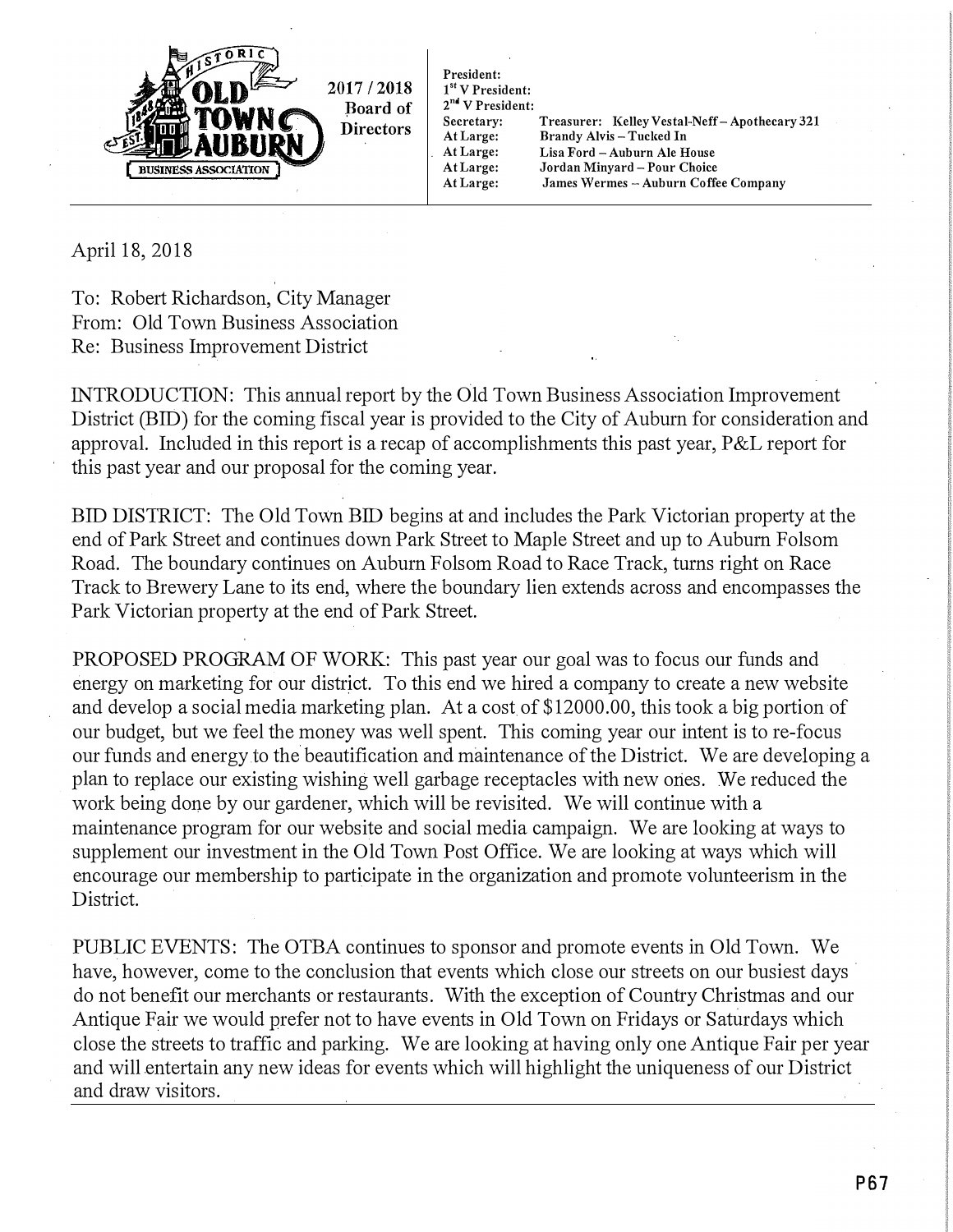## OTBA Continued:

ACCOMPLISHMENTS 2017: We launched a new website which is easily accessed by mobile devices and developed a social media marketing plan. We participated in the Community Service Day and with the City's help were able to clean-up and replant around the Claude Chana Statue. We also cleaned up around the public restrooms and put down new bark. The Hershel Young Park rehab is well on its way and we look forward to having it completed. A new Mission Statement was adopted: "To guard and preserve our district's historic charm, while promoting our relevance in today's market place." The board took on the responsibility of managing the Antique Fair and Country Christmas. We had an extremely successful Country Christmas which would not have happened without the help of Mora Rowe and Bob Richardson. City maintenance crews also deserve a debt of gratitude for their assistance along with the California Conservation Corp.

## PROPOSED BUDGET 2018/2019

INCOME:

Old Town Events: \$24,000.00 (Only one Antique Fair) Bid Funds: \$23,000.00 Total Income: \$47,000.00

EXPENSES: Marketing/Billboard: \$4800.00 Website/Social Media: \$4500.00 Streetscape: \$11,000.00 Event Expense: \$15000.00 Post Office: \$5000.00 Insurance: \$2500.00 Accounting: \$600.00 Admin Costs: \$1200.00

Total Expenses: \$44, 600.00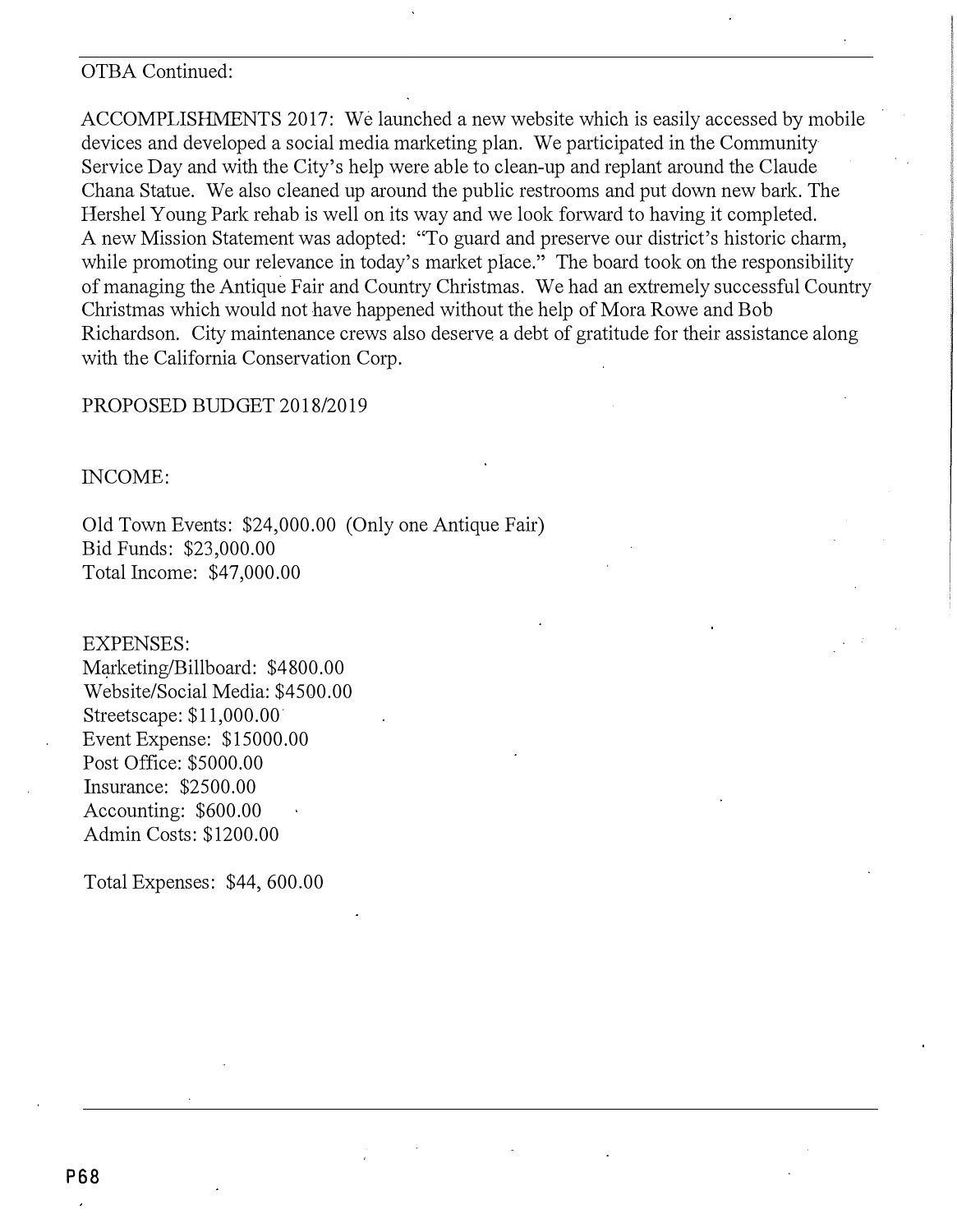

President:  $1<sup>st</sup> V$  President: 2<sup>nd</sup> V President: Secretary: At Large: At Large:

At Large:

At Large:

Treasurer: Kelley Vestal-Neff-Apothecary 321 Brandy Alvis - Tucked In Lisa Ford - Auburn Ale House Jordan Minyard - Pour Choice James Wermes - Auburn Coffee Company

April 18, 2018

City of Auburn Robert Richardson, City Manager Auburn City Council

Re: Old Town Auburn Business Association Business Improvement District (BID).

History and Explanation of Benefits:

The Old Town Business Association (OTBA) is a 501c3, non-profit, Mutual Benefit organization governed by Corporation Bylaws. The funds collected through the BID program as well as earnings from various sponsored events make up the budget for the organization. The funds collected are allocated to cover the maintenance of the district as well as marketing efforts, donations, cost of events, and subsidy for the Old Town Post Office.

Funds collected for the fiscal year 2018/2019 will allow the organization to continue with these programs.

It should be noted that the OTBA is going through a period of reorganization. The board elected for the fiscal year 2017/2018 is being replaced by a new board being selected by a special election. Business closings, health issues and relocation of businesses has caused the resignation of many of the key board members which necessitated the special election. The new board will be in place by April 19, 2018. This report is being prepared by a former board member to assist the new board.

Respectfully,

Nellie Curran Former President, OTBA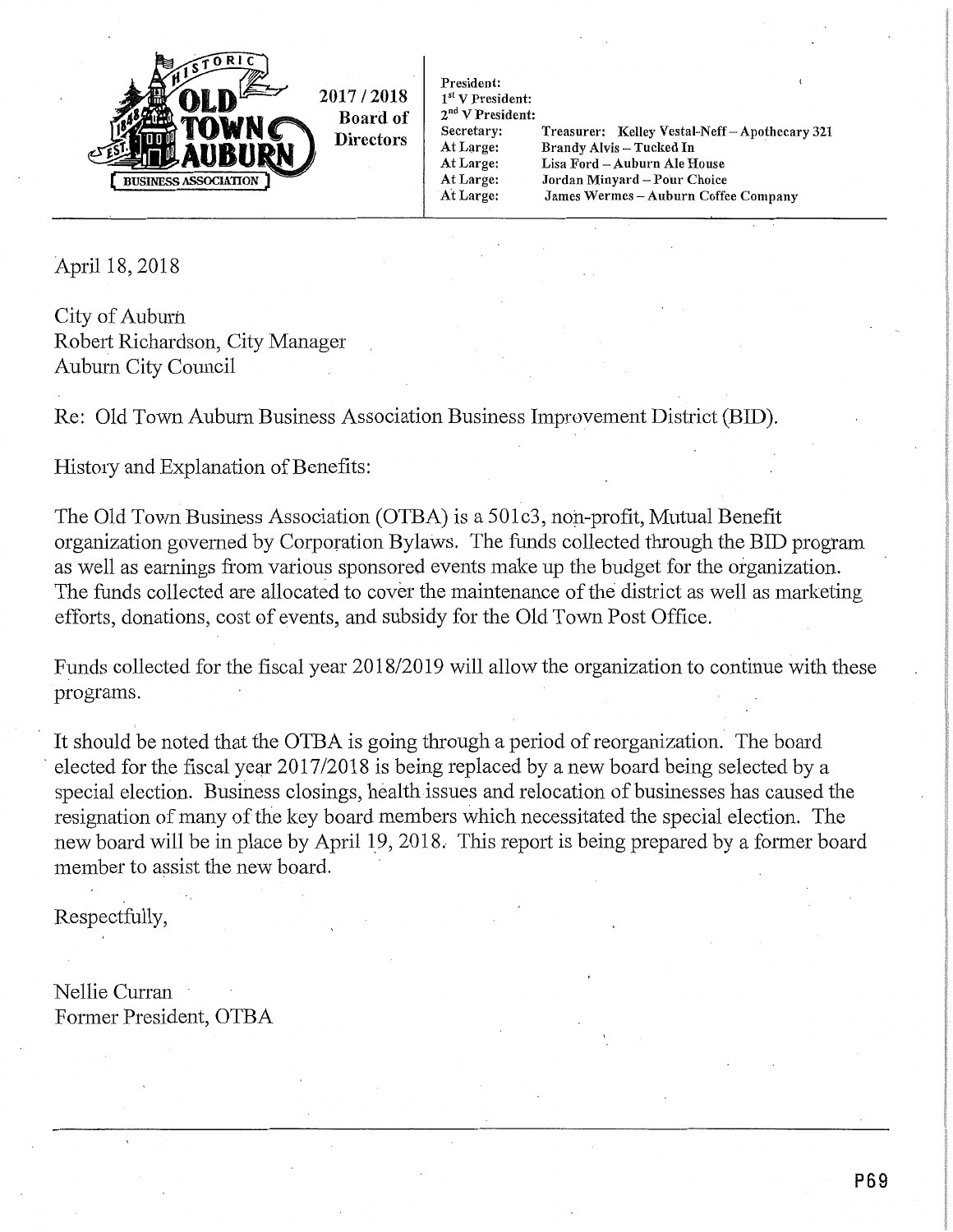$D1d$ 

11:23 AM

04/16/18

**Accrual Basis** 

## Old Town Merchant's Council **Profit & Loss** January through December 2017

|                                                                                                                                                                                                                                                                                                 | Jan - Dec 17                                                                              |
|-------------------------------------------------------------------------------------------------------------------------------------------------------------------------------------------------------------------------------------------------------------------------------------------------|-------------------------------------------------------------------------------------------|
| Ordinary Income/Expense                                                                                                                                                                                                                                                                         |                                                                                           |
| Income<br><b>BID Funds</b><br>Event Income<br>Misc Income<br>Website Advertising Income                                                                                                                                                                                                         | 19,591.59<br>33,727.49<br>750.00<br>2,500.00                                              |
| <b>Total Income</b>                                                                                                                                                                                                                                                                             | 56,569.08                                                                                 |
| Cost of Goods Sold<br>Cost of Events<br><b>Alcohol Sales Expense</b><br><b>Event Advertising</b><br><b>Event Entertainment</b><br><b>Event Misc, Expense</b><br><b>Event Portable Facilities</b><br>Event Shuttle/Transportation<br><b>Event Volunteer Expense</b><br><b>Fees &amp; Permits</b> | 1,767.09<br>6,339.14<br>3,256.04<br>4,700.99<br>1,313.21<br>.2,352.00<br>508.00<br>542.00 |
| <b>Total Cost of Events</b>                                                                                                                                                                                                                                                                     | 20,778.47                                                                                 |
| <b>Total COGS</b>                                                                                                                                                                                                                                                                               | 20,778.47                                                                                 |
| <b>Gross Profit</b>                                                                                                                                                                                                                                                                             | 35,790.61                                                                                 |
| Expense<br>Accounting<br>Advertising<br>Hwy 80 Sign                                                                                                                                                                                                                                             | 270.00<br>2,200.00                                                                        |
| <b>Total Advertising</b>                                                                                                                                                                                                                                                                        | 2,200.00                                                                                  |
| Insurance<br>Landscape Maintenance<br>Plants<br>Landscape Maintenance - Other                                                                                                                                                                                                                   | 1,503.95<br>358.00<br>9,800.00                                                            |
| Total Landscape Maintenance                                                                                                                                                                                                                                                                     | 10,158.00                                                                                 |
| <b>Miscellaneous</b><br>Post Office Box Rental<br>Post Office Expense<br>Post Office Electricity<br>Post Office Internet<br>Post Office Rent                                                                                                                                                    | 288.24<br>88.00<br>117.68<br>1,172.49<br>3,300.00                                         |
| <b>Total Post Office Expense</b>                                                                                                                                                                                                                                                                | 4,590.17                                                                                  |
| Postage                                                                                                                                                                                                                                                                                         | 35.28                                                                                     |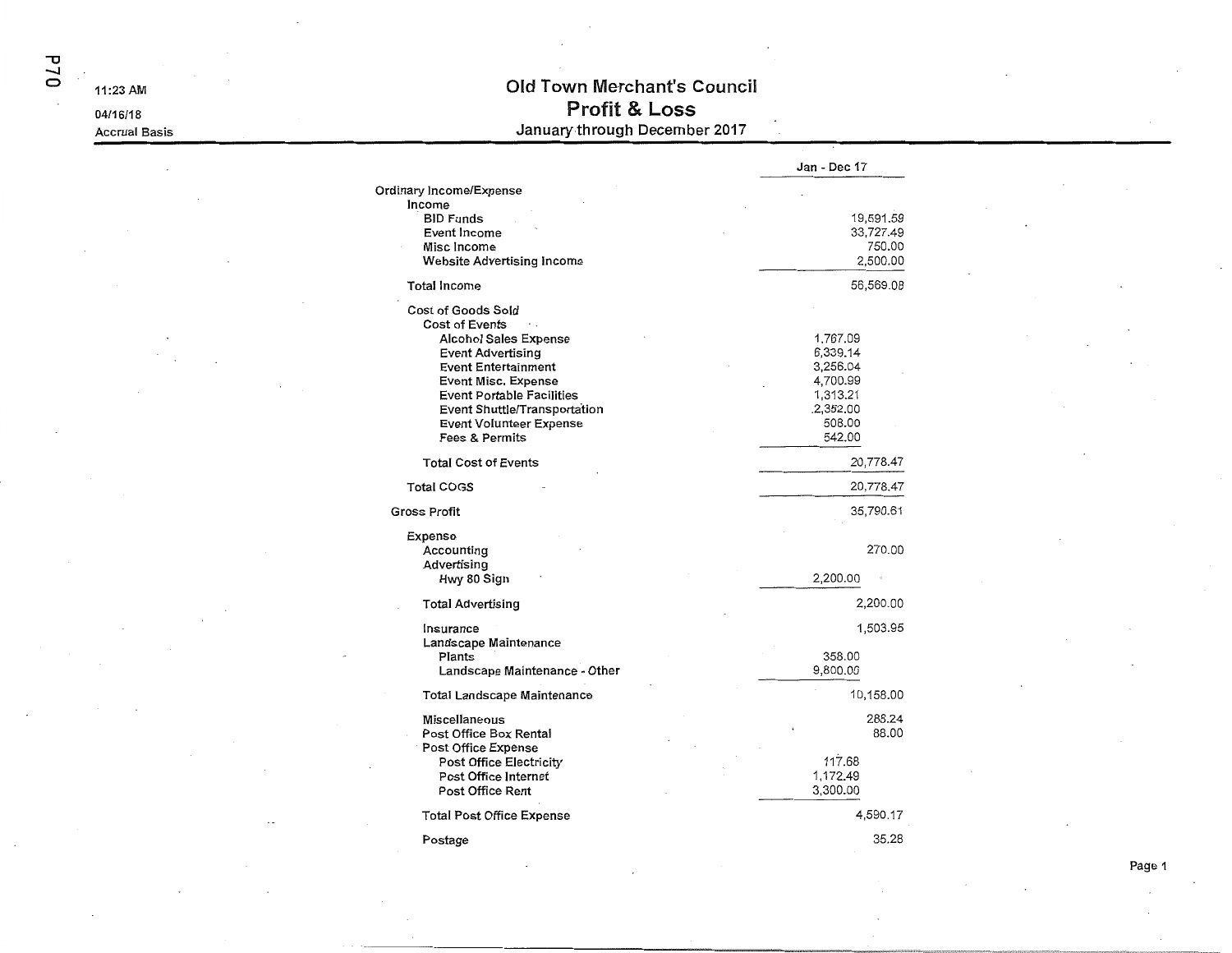## Old Town Merchant's Council **Profit & Loss**<br>January through December 2017

|                                                         | Jan - Dec 17       |
|---------------------------------------------------------|--------------------|
| Storage<br>Website / IT Management                      | 30.00<br>10,620.40 |
| <b>Total Expense</b>                                    | 29,784.04          |
| Net Ordinary Income                                     | 6,006.57           |
| Other Income/Expense<br>Other Income<br>Interest Income | 4,625.64           |
| <b>Total Other Income</b>                               | 4,625.64           |
| Net Other Income                                        | 4,625.64           |
| Net Income                                              | 10,632.21          |
|                                                         |                    |

11:23 AM

04/16/18 **Accrual Basis**